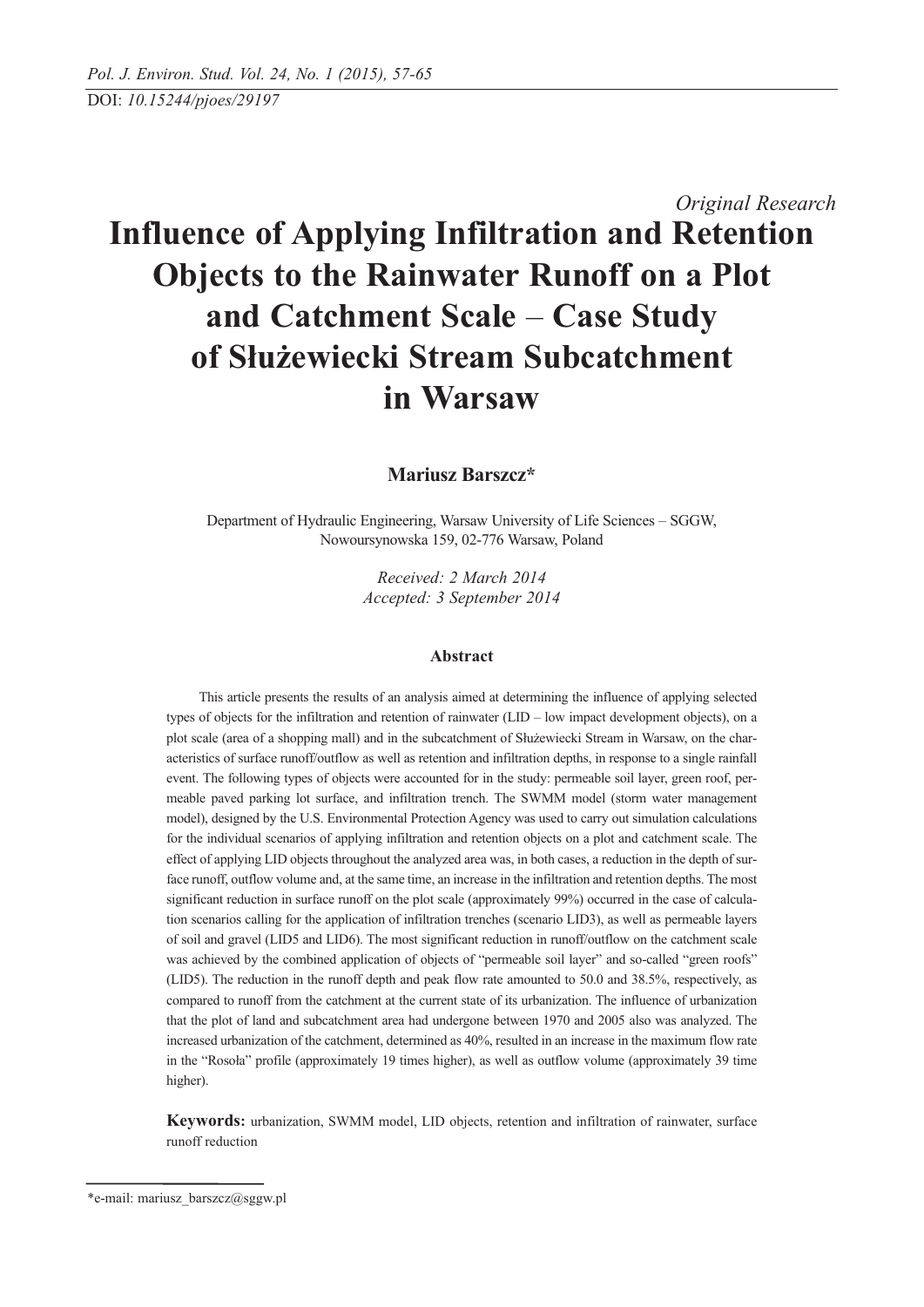#### **Introduction**

Economic development and an ever-increasing human population play an important role in the growth of urbanized areas and thus the amount of sewered impermeable areas. Progressing urbanization leads to an increase and acceleration in the surface runoff of rainwater (resulting in flooding) along with a decrease in the infiltration of water to soil (leading to a reduction in the resources of groundwater and, in consequence, the degradation of water ecosystems). One means of protecting people and their property from flooding, as specified in the Water Law Act [1], is maintaining, creating, and recreating water retention systems. Plans regarding the management of flood risk indicate the limitation of sealed (paved) areas, stop or deceleration of rainwater runoff to the sewage system or other receivers (e.g., rivers), and an increase in the amount of green areas as the most important measures for protecting and increasing water retention in urbanized areas. The significance of actions aimed at increasing retention in catchments also has been acknowledged within the scientific studies program BIOSTRATEG [2], which includes "the rational management of natural resources with particular attention paid to water management" as one of its five strategic problem areas.

The article presents the analysis of how applying selected types of objects for infiltrating and retaining rainwater (permeable soil layer, green roof, permeable paved parking lot surfaces, and infiltration trenches), on a single plot scale (encompassing the area of a shopping mall) and in the subcatchment of Służewiecki Stream, influences the characteristics of surface runoff/outflow, as well as retention and infiltration depths. The idea behind applying such objects is to stop rainwater at the spot where runoff forms, by the retention, infiltration, interception, and evapotranspiration of as much water as possible, rather than by channeling rainwater into the sewage system [3]. The benefits of applying such objects include not only restricting surface water runoff (reducing the risk of flooding), but also replenishing groundwater and limiting the drainage of pollutants into sewage water. An in-depth description of the methods of managing rainwater which can be applied in urbanized areas on three scales, i.e., plots of land, neighborhoods, and catchments, has been presented in another work of the author [4]. A description of efforts aimed mainly at retaining runoff also can be found in a publication by Żbikowski and Żelazo [5]. Objects used for the infiltration and retention of rainwater and distributed throughout a given area are shortly referred to as LID (low impact development) objects, in accordance with terminology used in other articles [6-8]. The present study also presents the analysis of the influence of the increased urbanization of the analyzed catchment in 1970-2005 on runoff.

Analyses in the present work were carried out using the Storm Water Management Model (SWMM) model for a plot of land and catchment in reaction to a single rainfall event. Results of similar analyses found in publications usually pertain only to small areas in a catchment or factor for continual (long-term) rainfall events in their calculations [9, 10]. The analyses allowed new information regarding the influence of infiltration and retention objects on the values of hydrological characteristics on a catchment scale to be obtained. Simulations were performed for rainfall with a depth of 14.5 mm and duration of 40 min., which had been registered in the given catchment. The results of this rainfall were local flooding. Based on calculations using a formula provided by Błaszczyk et al. [11], the probability of such a rainfall was calculated at approximately 30%. Practical issues influenced choosing a single rainfall event characterized by a probability that falls in the range of 10 to 50% since flows caused by rainfalls with such probabilities are used in engineering to design technological objects for water management in urbanized areas [12-14]. The reason behind accepting for analysis a single rainfall event, which resulted in flooding in the analyzed catchment, was i.e. to establish the degree to which the maximum flow rate and outflow volume are reduced when applying objects for the infiltration and retention of rainwater in the catchment. This made it possible to assess whether applying these types of objects within the catchment can serve as a means of limiting flood risk in the given catchment as well as other urbanized catchments of similar characteristics.

## **Służewiecki Stream Catchment**

The case study was conducted on the urbanized subcatchment of Służewiecki Stream, located within the Ursynów district in the southern part of Warsaw (Fig. 1). Its surface area is 4.5 km<sup>2</sup>, while the whole catchment, up to the "Rosoła" water guage station, is characterized by a total area of 43.0 km2 . Służewiecki Stream is a partially open and partially closed channel into which water is drained by a sewage network.

Impermeable surfaces constitute approximately 40% of the area in the analyzed subcatchment; moreover, the subcatchment is nearly completely sewered. These two factors combined result in this region having a very strong influence on how flows in Służewiecki Stream are shaped. The influence of the "Rów Grabowski" subcatchment on flows in the "Rosoła" profile is relatively low due to the lack of a sewage system, whereas the low influence of the "Okęcie" catchment stems from the presence of storage reservoirs with a total capacity of  $42,900$  m<sup>3</sup> [15].

# **Methods of Analysis Using the SWMM Model**

SWMM version 5.0.22 designed by the U.S. Environmental Protection Agency (EPA), was used to model the influence of applying objects for the infiltration and retention of rainwater distributed throughout the analyzed catchment on runoff. SWMM is a dynamic model designed to stimulate the runoff of water and contaminants in response to single or continuous rainfall events. An indepth description of the model can be found in the author's previous work [15].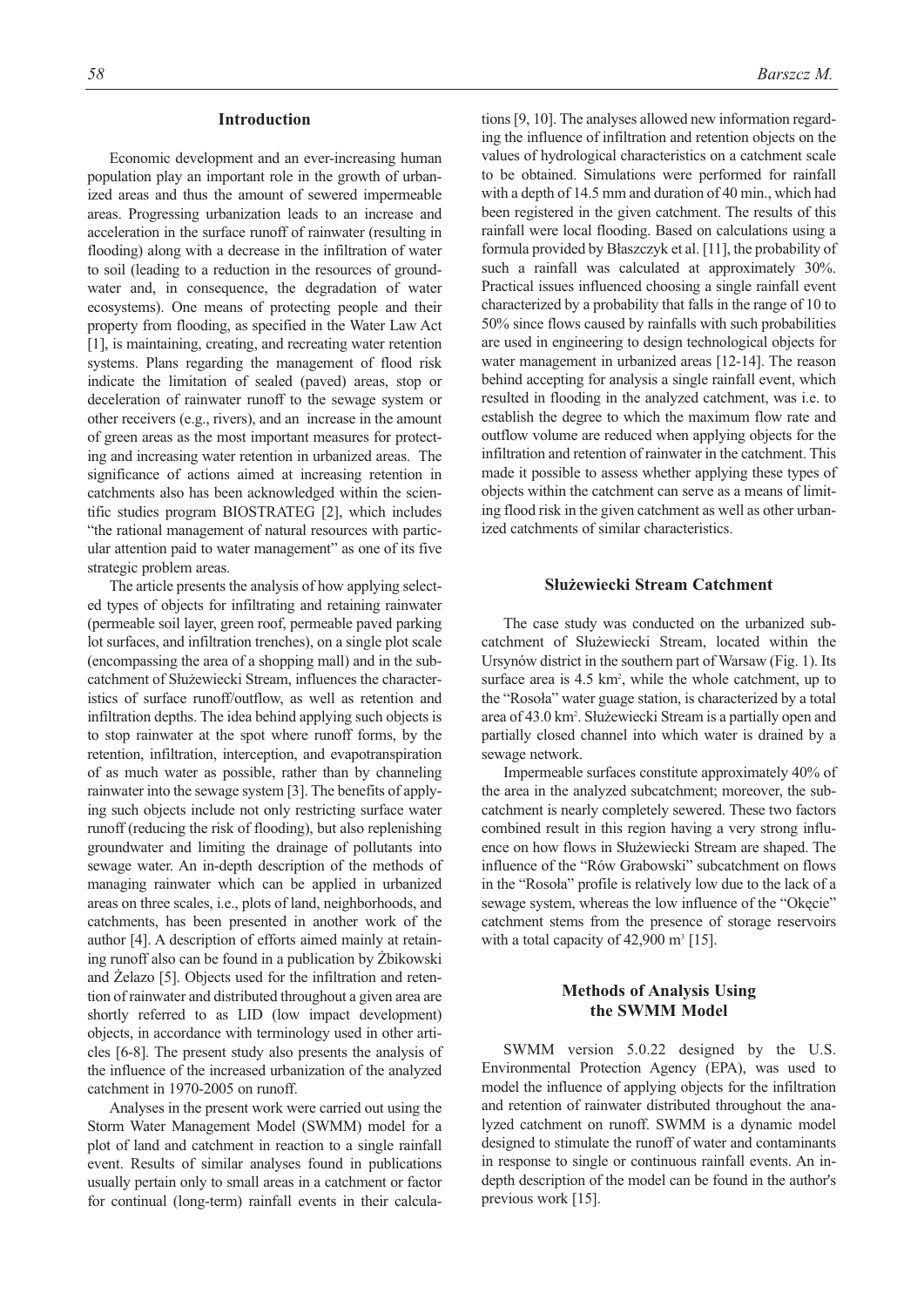

Fig. 1. Borders of subcatchment areas as well as the location of precipitation and water gauge stations.

The calculation procedure of the model is based on the collection of partial areas with given attributes (which constitute homogeneous areas with various types of land use, chosen from the catchment in order to account for the spatial variation of the modeled hydrological processes), which transform the rainfall hitting their surface into runoff. The produced runoff is then transported to the outfall profile of the catchment by its hydraulic system, which consists of a network of sewage pipes, as well as natural and man-made trenches (channels). The dynamic wave equation was used in order to calculate the transformation of runoff in the analyzed catchment, while effective rainfall was determined using the CN-SCS method [16]. Fig. 2 shows the SWMM model of the "Ursynów" subcatchment system divided into homogenous areas characterized by different proportions of impermeable surfaces.

The described model was adapted for eight calculation scenarios on a plot scale, and seven scenarios on a catchment scale, which account for the state of land use in the analyzed areas in 1970 and 2005, as well as various options of applying LID objects for the retention and infiltration of rainwater. The objects selected for analysis were included in the model by defining information in the LID Controls dialog window, which is a characteristic of each subarea isolated within the catchment area. The characteristics of parameters that ought to be accounted for when designing LID objects and during their application in select sub-areas can be found in the SWMM model manual [17].

The three main types of objects applied in the analyses using the SWMM model, the main functions of which were the retention and infiltration of direct rainfall or rainwater runoff from the surface or pipes from neighboring impermeable surfaces are:

- Bio-retention Cells the main element of these objects is a permeable soil layer characterized by an adequately high filtration coefficient, covered by foliage (serving as a rain garden or green roof); a gravel retention layer may be found in the lower part.
- Infiltration Trenches infiltration trenches filled with an absorbent layer of gravel.



Fig. 2. SWMM model of the Ursynów subcatchment divided into homogenous subcatchment areas.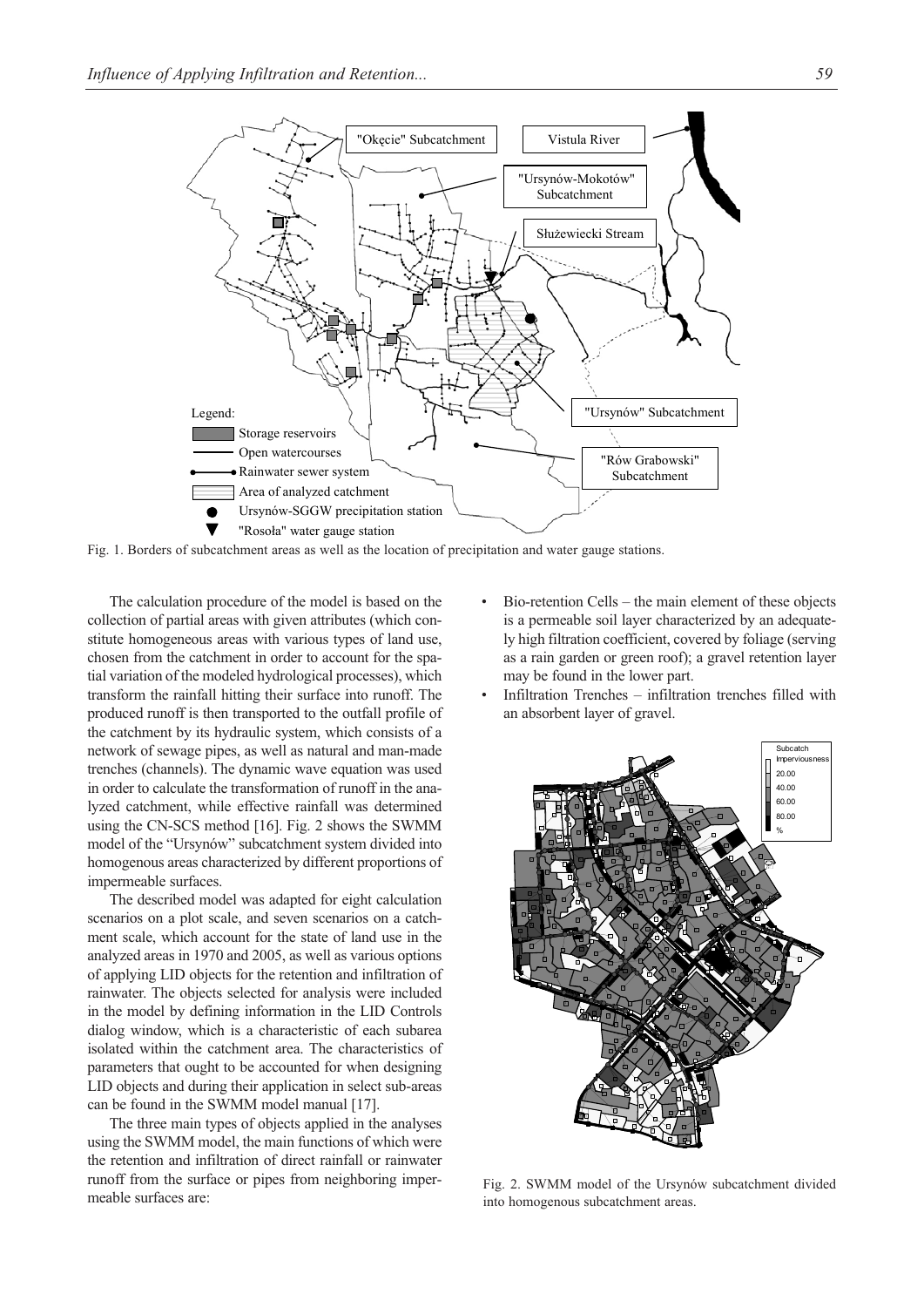| Type of LID object                         | Storage Depth  | Thickness $-$ | $Height -$    | Thickness $-$            | Conductivity |            |  |
|--------------------------------------------|----------------|---------------|---------------|--------------------------|--------------|------------|--|
|                                            | $-$ Surface L. | Soil Layer    | Storage Layer | Pavement Layer           | Soil Layer   | Storage L. |  |
|                                            |                | [mm/hr]       |               |                          |              |            |  |
| Permeable paved surface (porous pavement)  | 1.4            |               | 400           | 100                      |              | 750        |  |
| Infiltration trench                        | 1.4            |               | 1,5           | $\overline{\phantom{0}}$ |              | 750        |  |
| Permeable soil layer (bio-retention cells) | 2.5            | 400           | 150           |                          | 120          | 750        |  |

Table 1. Select characteristics of LID objects assumed in the SWMM model.

• Porous Pavement (Block Paver) – objects which facilitate or accelerate the infiltration of rainwater into the ground on hardened surfaces through the application of permeable surfaces (e.g., openwork concrete slabs on parking lots); a layer containing fine gravel or sand may be present in the bottom part.

Applying LID objects in analyses called for indicating values of their characteristics in the SWMM model, which were accepted on the bases of a detailed analysis of information provided in literature [18, 19] and proposed in the model manual [17]. Table 1 presents a compilation of the values of select characteristics of LID objects entered in the model, which describe the vertical dimensions and filtration properties of particular layers of these objects. The surface area of the individual objects in the model varied and depended on the size of the area in the specific homogenous subcatchment on which it is actually possible to apply such objects. In the case of analyses for the scenario of applying a "permeable soil layer" (LID5-LID6 on a plot scale and LID3-LID5 on a catchment scale), a retention layer of gravel in the lower part of these objects was additionally accounted for. For objects that served the function of a "green roof" in a given scenario, relatively large depths of the soil and gravel layer were assumed (soil and storage layers), i.e. 400 and 150 mm, respectively.

## **The Effectiveness of Infiltration and Retention Objects on a Plot Scale**

The implementation of low-impact development objects for infiltrating and retaining rainwater ought to be initiated in areas where rainfall hitting the surface is transformed into surface runoff on a plot of land. The analysis covered a 5.1 ha plot of land located within the Służewiecki Stream subcatchment area developed as a shopping mall (Fig. 3A), for which seven calculation scenarios were prepared. An SWMM image of the property, divided based on the types of land use, has been presented in Fig. 3B.

The first part of the work consisted of analyzing the influence of the increase in urbanization during the period from 1970 (plot of land consisting entirely of arable land) to 2005 on the processes of rainwater runoff/outflow. The second part of the work involved the analysis of the influence of applying LID objects for the infiltration and retention of rainwater on a plot scale on the following features: volume of outflow, runoff, infiltration, and retention depth. The calculations were conducted in response to a rainfall event characterized by a depth of 14.5 mm and duration of 40 minutes, which was measured at the "Ursynów-SGGW" precipitation station on May 22, 2007. The rainfall depth taken into analysis was similar to the average value for 31



Fig. 3. State of land use of the analyzed plot of land in 2005 (A) and SWMM model view of the same plot (B) (source of aerial photos: CODGiK).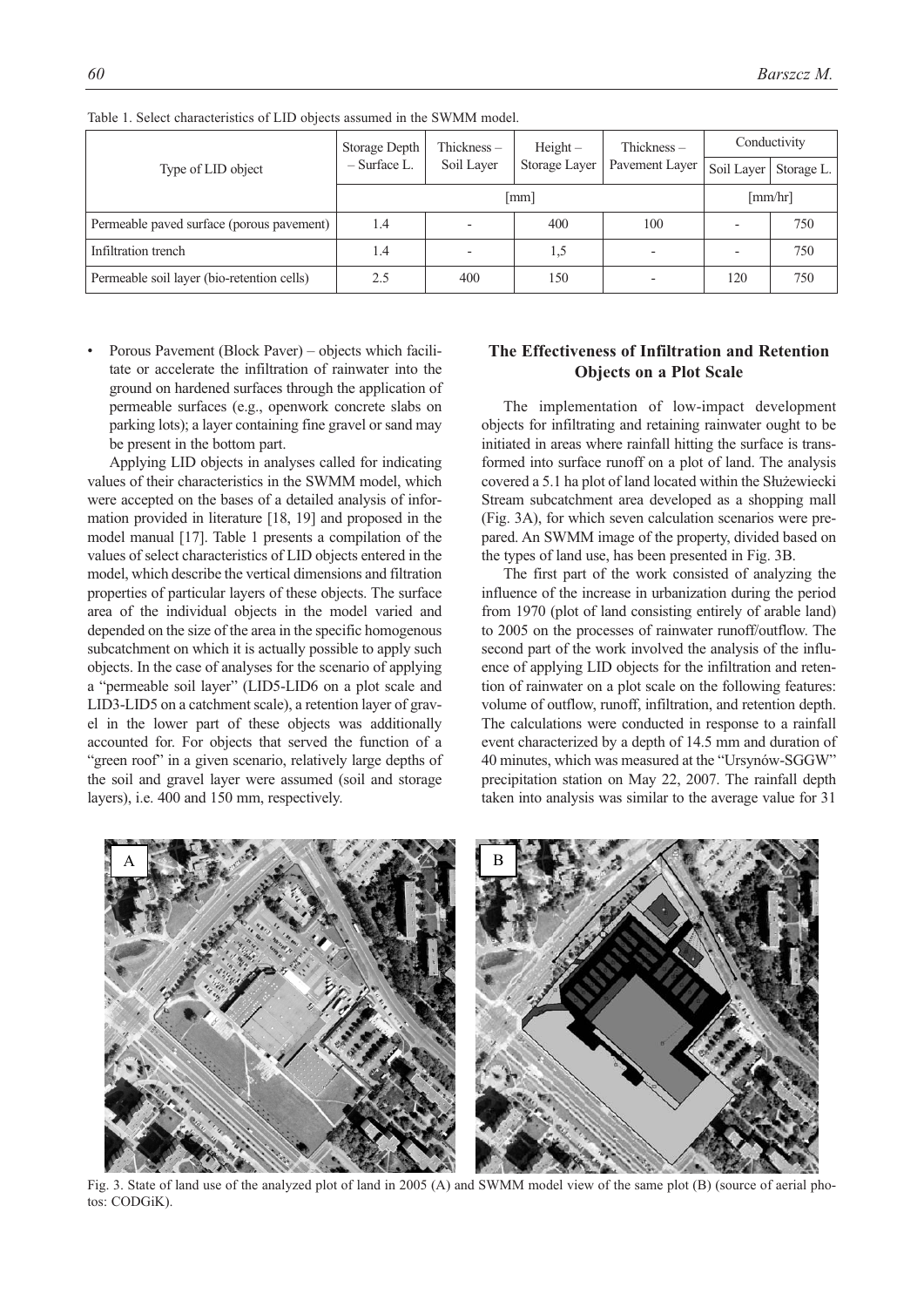| Description of scenario - type of drained surface          | Scenario         | ➢<br>Outflow<br>volume | depth H<br>Runoff    | Infiltration<br>depth I | Retention<br>depth R | reduction AH<br>$\ensuremath{\mathsf{Runoff}}$ | ਬ<br>Infiltration<br>difference |
|------------------------------------------------------------|------------------|------------------------|----------------------|-------------------------|----------------------|------------------------------------------------|---------------------------------|
|                                                            |                  | $\lceil m^3 \rceil$    | $\lceil$ mm $\rceil$ | [mm]                    | [mm]                 | $[\%]$                                         | $[\%]$                          |
| Initial state of $-0\%$ urbanization                       | Year 1970        | 7.5                    | 0.1                  | 13.4                    | 0.9                  |                                                |                                 |
| Current state of $-57.6\%$ urbanization                    | Year 2005        | 375.6                  | 7.5                  | 6.2                     | 0.8                  | $\overline{\phantom{a}}$                       |                                 |
| Permeable paved surface – parking lots                     | LID1             | 268.9                  | 5.3                  | 8.4                     | 0.8                  | $-28.4$                                        | 35.0                            |
| Infiltration trench $-$ roads and parking lots             | LID <sub>2</sub> | 149.6                  | 2.3                  | 11.6                    | 0.6                  | $-68.9$                                        | 86.1                            |
| Infiltration trench – parking lots, roads, and roof runoff | LID <sub>3</sub> | 5.7                    | 0.1                  | 13.8                    | 0.6                  | $-98.8$                                        | 121.8                           |
| Permeable soil layer – roads and parking lots              | LID <sub>4</sub> | 149.6                  | 2.9                  | 0.6                     | 11.0                 | $-61.1$                                        | $-89.9$                         |
| Permeable soil layer – roads, parking lots, and green roof | LID <sub>5</sub> | 5.7                    | 0.1                  | 0.6                     | 13.8                 | $-98.5$                                        | $-89.9$                         |
| Permeable soil layer $-$ as above, as well as gravel layer | LID <sub>6</sub> | 5.7                    | 0.1                  | 4.1                     | 10.3                 | $-98.5$                                        | $-34.2$                         |

Table 2. The influence of urbanization and the application of infiltration and retention objects on surface runoff, retention, and infiltration of rainwater on a plot scale.

of the highest rainfall events in 2006-2008 (equal to 12.0 mm), which were included in another study of the author [20].

The following calculation scenarios were included in the analysis that aimed to determine the influence of applying LID objects on the processes of surface runoff/outflow, retention, and infiltration:

- LID1 Applying openwork concrete slabs (permeable paved surfaces) in areas covered by parking lots, beneath which there is a layer of gravel and sand
- LID2 Constructing infiltration trenches along roadsides and parking lots filled with an absorbent layer of gravel
- LID3 Applying infiltration trenches that take in runoff rainwater not only from roads and parking lots, but also from the surface of the shopping mall roof
- LID4 Applying a permeable layer of soil covered with grass (without a bottom layer of gravel) in areas of existing lawns, which takes in runoff rainwater from roads and parking lots
- LID5 Creating permeable layers of soil in areas of existing lawns (as in the previous scenario) as well as on the surface of the shopping mall roof, which, in this case, functions as a "green roof" (object consisting of two layers: soil and gravel)
- LID6 Creating a so-called "green roof" as well as permeable layers of soil in areas of existing lawns, which consist of a top layer of soil and, additionally, a bottom layer of gravel.

The results of the simulations have been compiled in Table 2 as well as presented in the form of a graph (Fig. 4).

As a result of the analysis it was established that the increased urbanization of the analyzed plot between the years 1970 and 2205, amounting to 57%, caused a very large increase in outflow (approx. 50 times higher) and, at the same time, a reduction in infiltration depth. The volume

of the outflow increased from a value of 7.5 to 375.6  $m<sup>3</sup>$ , and the runoff depth from a value of 0.1 to 7.5 mm.

The analysis, which regarded the application of objects for the infiltration and retention of rainwater within the area of the analyzed plot of land according to the six investigated scenarios, revealed that the realization of each of the scenarios will result in a reduction of surface runoff. Implementing the LID1-LID3 scenarios, which call for using permeable paved surfaces on parking lots and infiltration trenches, will result in increasing infiltration depth. The result of applying permeable layers of soil (scenarios 4- 6) will be an increase in rainwater retention depth.

The highest reduction in surface runoff was achieved by applying infiltration trenches, which take in runoff water from roads, parking lots, and the surface of the shopping mall roof (scenario LID3). The reduction of runoff amounted to 98.8% in relation to runoff from the plot at the current level of urbanization (scenario: Year 2005). The reduction of runoff was almost the same in the case of scenarios LID5



Fig. 4. Influence of calculation scenarios on surface runoff, infiltration, and retention depth on a plot scale.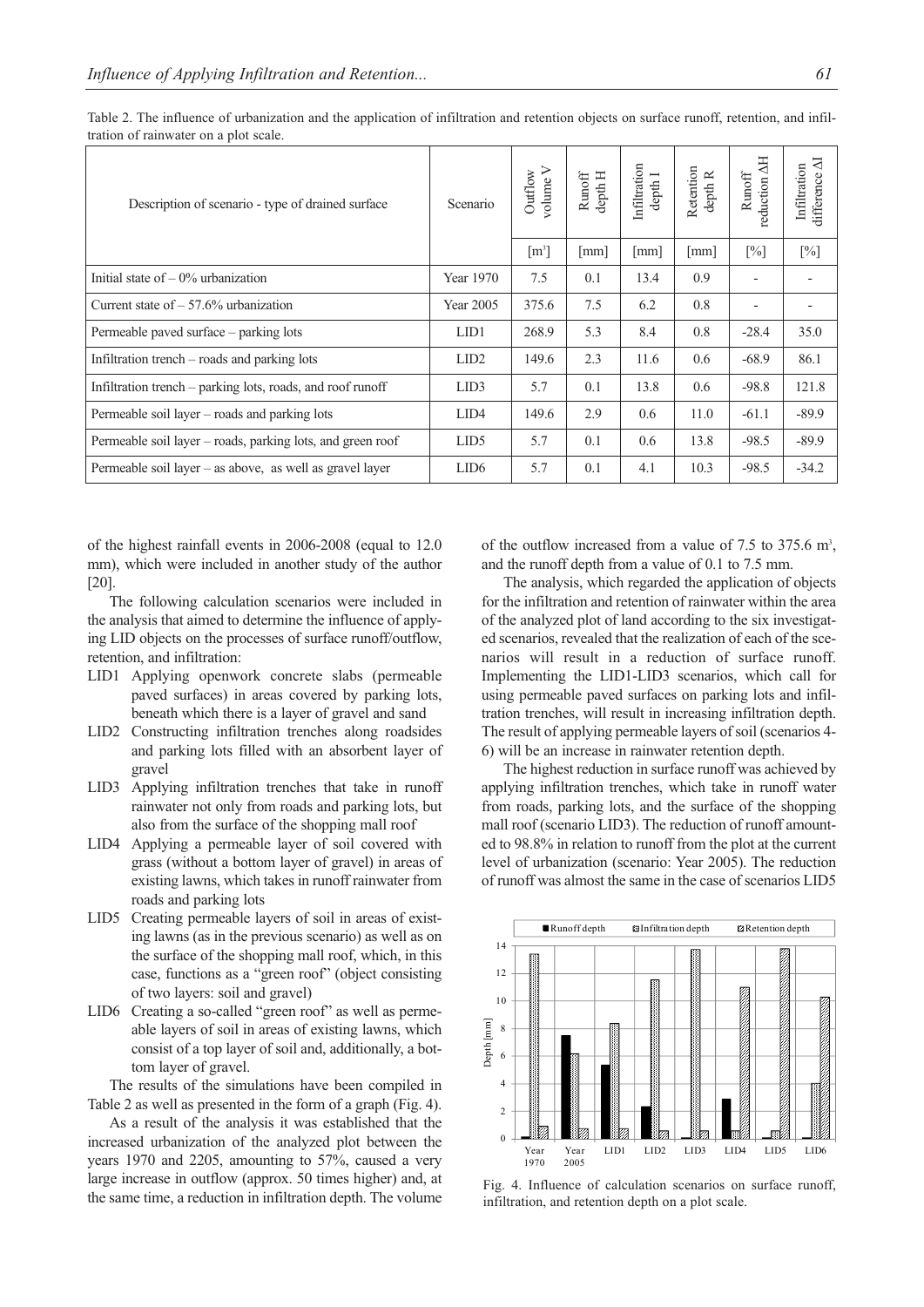

Fig. 5. State of "Ursynów" subcatchment area land use in 1970 and 2005 (source of aerial photographs: CODGiK; orthophotomap: prepared by the author).

and LID6, which anticipate creating permeable layers of soil near roads and parking lots, as well as a so-called "green roof" on the surface of the shopping mall rooftop. The amount of runoff for the three scenarios described above was reduced to the level prior to urbanization. The most significant increase in infiltration depth (121.8%) was calculated for the LID3 scenario, which calls for creating infiltration trenches. The infiltration depth was higher than for the initial state of use characterizing the plot.

The results of similar analyses presented by Gilroy and McCuen [7] revealed that, on a plot scale, the degree in which runoff is reduced depends on the type of land use, the amount and type of objects applied, as well as the amount of rainfall. By applying rainwater barrels and permeable layers of soil within the area of a residential plot with single-family houses, a 92% reduction in the volume of runoff was achieved in reaction to a rainfall event with a 100% probability of occurring ( $p = 100\%$ ). Similar analyses for the area encompassing the shopping mall revealed the maximum reduction of runoff to be 73%. The results of field studies conducted by DeBusk and Wynn [21] confirmed the effectiveness of permeable soil layers in the reduction of runoff. The authors showed that they are capable of reducing the volume of runoff and maximum flow rate (peak flow) from the area of a parking lot by 97 and 99%, respectively. Analyses carried out by Dreelin et al. [22] determined that the application of permeable materials when constructing parking lot surfaces can reduce rainwater runoff by 93%.

# **The Effectiveness of Infiltration and Retention Objects on a Catchment Scale**

A SWMM model adapted for seven calculation scenarios was used to analyze the influence of the increasing urbanization of the "Ursynów" subcatchment area during the period of 1970 to 2005, as well as the application of rainwater infiltration and retention objects on the following characteristics: maximum flow rate, outflow volume, runoff, infiltration, and retention depth. Calculations were carried out in response to rainfall characterized by a depth of 14.5 mm and duration of 40 min. Fig. 5 includes bird'seye view pictures in which the state of land use of the catchment area in the two analyzed time periods has been presented.

The following calculation scenarios were included in the analysis that aimed to determine the influence of LID objects on surface runoff, retention, and infiltration: LID – the application of openwork concrete slabs on parking lot surfaces, beneath which there is a layer of gravel and sand; the permeable paved surfaces were accounted for in designated parking lots within the model ranging from 1,300 to 13,100 m<sup>2</sup>, as well as select residential areas of multi-family housing and commercial areas, under the assumption that the dispersed parking lots cover approx. 10% of the surface of these areas; LID2 – the application of infiltration trenches along the main roads and parking lots, filled with an absorbent layer of gravel; LID3 – creating permeable soil layers covered by grass along the edges of the main (largest) parking lots and roads (including a strip of greenery (median) separating the roads going in each direction); LID4 – creating permeable soil layers which take in rainwater runoff from the main roads and parking lots as well as from the surface of some roofs of buildings in residential areas with multi-family housing (10% of the surface of the selected subareas of the catchment was allotted to creating these objects); LID5 – applying objects forming permeable soil layers along the main roads and parking lots, and creating so-called "green roofs" on the surface of roofs in select residential areas (objects take up approx. 20% of the given surface area). The percentage of areas in the analyzed subcatchment on which LID objects were applied, as well as the results of the simulation, have been presented in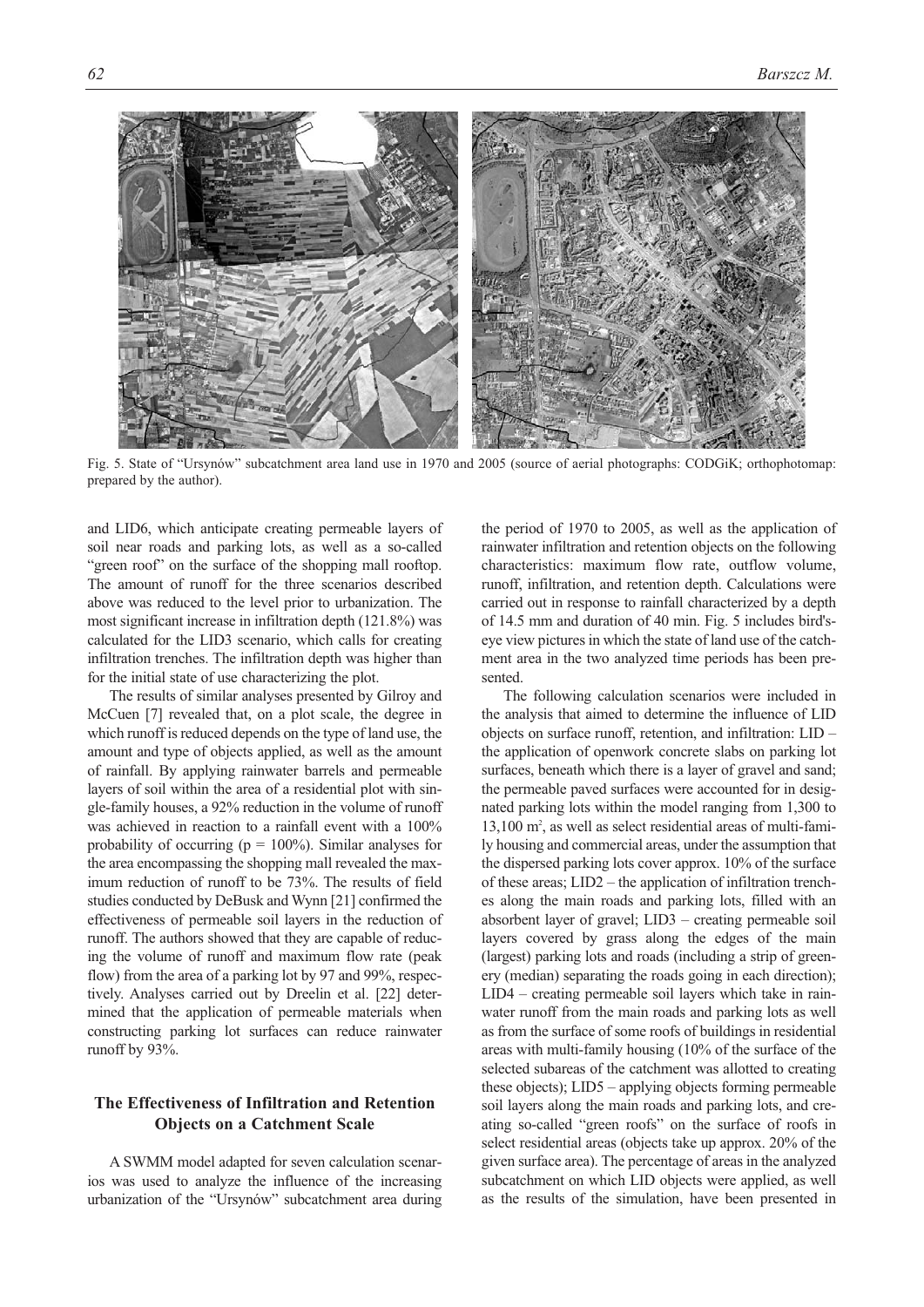| Description of scenario – type of drained surface                              | Scenario         | Area<br>$\exists$ | Flow $Q_{\rm max}$   | Outflow<br>volume   | 耳<br>$\ensuremath{\mathsf{Runoff}}$<br>$\mathrm{depth}$ | Infiltration<br>$\overline{\phantom{a}}$<br>$\operatorname{depth}$ | Retention<br>$depth R$ | reduction AH<br>$\ensuremath{\text{\textbf{Runoff}}}$ | $\overline{N}$<br>Infiltration<br>increase |
|--------------------------------------------------------------------------------|------------------|-------------------|----------------------|---------------------|---------------------------------------------------------|--------------------------------------------------------------------|------------------------|-------------------------------------------------------|--------------------------------------------|
|                                                                                |                  | $[\%]$            | $[m^3 \cdot s^{-1}]$ | $\lceil m^3 \rceil$ | $\lceil$ mm $\rceil$                                    | [mm]                                                               | $\lceil$ mm $\rceil$   | $[\%]$                                                | $[\%]$                                     |
| Initial state of $-1.0\%$ urbanization                                         | Year 1970        | 0.0               | 0.409                | 750.4               | 0.1                                                     | 13.4                                                               | 0.9                    | $\overline{a}$                                        |                                            |
| Current state of $-41.0\%$ urbanization                                        | Year 2005        | 0.0               | 7.861                | 29,094.0            | 6.1                                                     | 7.9                                                                | 0.5                    | $\overline{\phantom{a}}$                              |                                            |
| Permeable paved surface – parking lots                                         | LID1             | 8.7               | 6.597                | 22,396.3            | 4,8                                                     | 9.1                                                                | 0.5                    | $-20.7$                                               | 16.2                                       |
| Infiltration trench – main roads and parking lots                              | LID <sub>2</sub> | 1.2               | 6.249                | 19,937.5            | 4.3                                                     | 9.7                                                                | 0,5                    | $-29.6$                                               | 23.0                                       |
| Permeable soil layer - main roads and parking lots                             | LID <sub>3</sub> | 4.3               | 6.266                | 20,301.4            | 4.4                                                     | 8.7                                                                | 1.4                    | $-28.0$                                               | 10.6                                       |
| Permeable soil layer $-$ as above, as well as runoff from<br>building rooftops | LID <sub>4</sub> | 8.0               | 5.546                | 16,797.9            | 3.6                                                     | 9.0                                                                | 1.9                    | $-41.1$                                               | 14.3                                       |
| Permeable soil layer – roads, parking lots, and green roofs                    | LID <sub>5</sub> | 12.1              | 4.832                | 14,265.5            | 3.0                                                     | 8.9                                                                | 2.5                    | $-50.0$                                               | 13.4                                       |

Table 3. The influence of urbanization and applying infiltration and retention objects on the surface runoff, retention, and infiltration of rainwater on a catchment scale.

Table 3. The results of the analysis have also been presented in the form of graphs (Figs. 6 and 7).

As a result of the analyses, it was established that the increased urbanization of the analyzed subcatchment of the Służewiecki Stream in the period from 1970 to 2005, established at 40%, led to a very significant increase in surface runoff/outflow, along with a reduction in the depth of infiltration. The calculated maximum flow rate on the hydrograph of the "Rosoła" profile increased from a value of 0.409 to  $7.861 \text{ m}^3 \cdot \text{s}^{-1}$  (approx. 19 times higher). At the same time, the volume of outflow increased from 750.4 to 29,094.0 m3 (approx. 39 times higher).

Simulation calculations regarding the application of objects for the infiltration and retention of rainwater according to the five analyzed scenarios revealed that the implementation of each of the scenarios will result in a decrease in values of maximum flow rate, outflow volume, and runoff depth, as well as an increase in the depth of infiltration. What is more, implementing scenarios LID3-LID5, which anticipate applying permeable soil layers, will increase rainwater retention depth within the catchment.

The most significant reduction in surface runoff/ outflow was obtained for the scenario that called for the combined application of permeable soil layers along the main roads and parking lots, as well as the construction of "green roofs" on the roof surfaces of select buildings (LID5). The reduction of runoff depth was equal to 50% in relation to the runoff from the catchment at the current state of urbanization. The maximum flow rate of the hydrograph decreased from a value of 7.861 to  $4.832 \text{ m}^3 \cdot \text{s}^{-1}$  (38.5%). The surface of the catchment area on which LID objects were applied according to this scenario was 12.1%. The smallest reduction in runoff depth and maximum flow rate, equal to 20.7 and 16.1%, respectively, were obtained when applying permeable paved surfaces on some of the parking lots within the catchment (modifying 8.7% of the catchment area).

The most significant increase in infiltration depth (23.0%) occurred as a result of applying scenario LID2, which called for creating infiltration trenches along the main roads and parking lots. This scenario accounted for applying such objects on 1.2% of the surface area of the analyzed catchment.



Fig. 6. Characteristics of outflow in the "Rosoła" profile for individual scenarios.



Fig. 7. Influence of calculation scenarios on surface runoff, infiltration and retention depth on a catchment scale.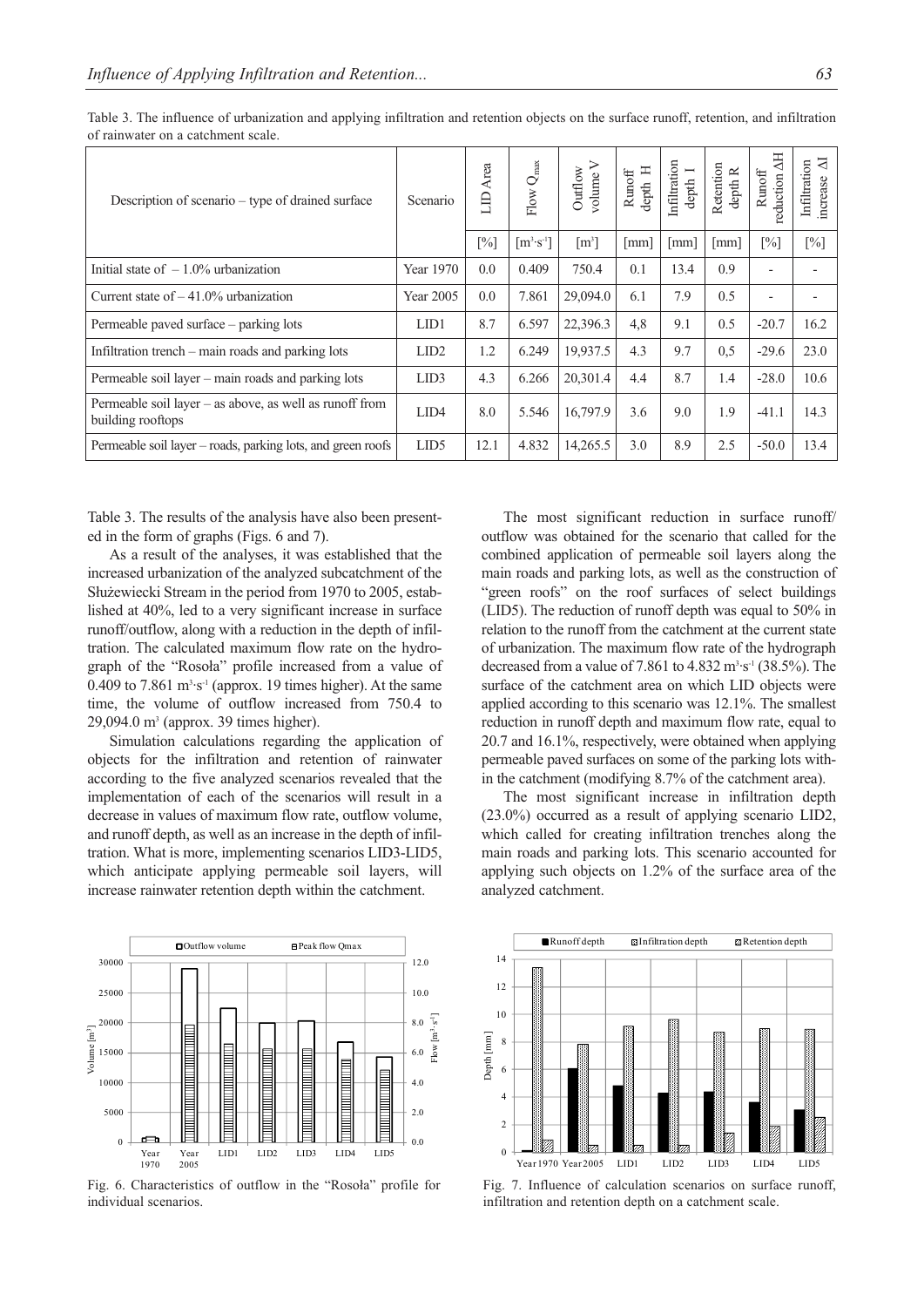A similar analysis [23] conducted using a SWMM model for the area of the Olympic village in Beijing, analyzed the influence of modifying existing infiltration and retention objects on the reduction of runoff. The analysis involved the same kinds of objects as in the present work, but was conducted in response to long-term rainfall events. The modification of objects (changing their parameters) caused the yearly runoff volume to decrease by 27%, whereas the maximum flow rate decreased by 21% in comparison to the baseline scenario. A SWMM model was also applied when carrying out calculations in another catchment located within China [24]. The most significant reduction of runoff was obtained for scenarios where permeable paved surfaces of roads and parking lots were applied (the reduction amounted to approx. 20%), and "green roofs" constructed, in reaction to single rainfall events of various depths. The percentage share of the first kinds of objects accepted for analysis ranged from 20 to 80% of the analyzed subarea, with the second types of objects amounting to as much as 20%, depending on the type of land use. Chapman and Horner [25] showed that applying permeable soil layers along roads within the city of Washington can reduce runoff by as much as 26-52%.

#### **Conclusions**

The work presented the results of an analysis which aimed to determine the influence of applying select types of objects for the infiltration and retention of rainwater (LID objects) on the characteristics of outflow, as well as surface runoff, retention and infiltration depths, on a plot of land (area of a shopping mall) and within the Służewiecki Stream subcatchment area. The following types of objects were included in the analysis: permeable paved surface of parking lot, infiltration trench, green roof, and permeable soil layer. The analysis of how the urbanization of the studied plot of land and subcatchment that took place in the time frame of 1970-2005 influenced runoff/outflow has also been presented. The SWMM model was used to carry out simulation calculations in reaction to an individual rainfall event of 14.5 mm.

The conducted analyses allow us to draw the following conclusions:

- The increase in urbanization of the analyzed plot of land which took place between 1970 and 2005, 57.6%, led to a very significant increase in the volume of outflow (about 50 times higher), runoff depth and, at the same time, reduction in the depth of the infiltration. The increased urbanization of the catchment during the same time period, determined as 40%, resulted in an increase in the maximum flow rate in the "Rosoła" profile from an initial value of 0.409 to 7.861  $m<sup>3</sup> \cdot s<sup>-1</sup>$ (approx. 19 times higher), as well as outflow volume from 750.40 to 29,094.0  $m^3$  (approx. 39 times higher).
- The effect of applying LID objects throughout the analyzed area was, in both cases, a reduction in the depth of surface runoff, outflow volume and, at the same time,

an increase in the infiltration and retention depths, in response to a single rainfall event. The degree in which runoff was decreased depended on the type of applied objects, which were accounted for in the individual calculation scenarios, and the area they covered.

- The most significant reduction in surface runoff on the plot scale (approx. 99%) occurred in the case of calculation scenarios calling for the application of infiltration trenches (LID3), as well as permeable layers of soil and gravel (LID5 and LID6). The amount of runoff was reduced to the level prior to urbanization of the plot. The above-listed scenarios accounted for the retention and infiltration of rainwater runoff from road surfaces, parking lots, and the roof of the shopping mall, as well as for creating a "green roof."
- The LID3 scenario, which called for creating infiltration trenches that take in the runoff of rainwater from roads, parking lots, and roof surfaces, without a doubt led to the largest increase in the depth of the infiltration on a plot scale (121.8%). Infiltration depth was higher than for the state of land use in 1970, when the area consisted entirely of arable land.
- The lowest reduction of runoff depth in the analyzed catchment (20.7%) and peak flow rate (approx. 16.1%) were determined for scenarios that involved the application of permeable paved surfaces on some of the parking lots (8.7% of the catchment area was modified) located in areas characterized by various types of land use.
- Scenarios that called for the application of infiltration trenches and permeable soil layers that take in surface runoff only from main roads and parking lots within the catchment revealed a significant reduction in surface runoff depth (28.0-29.6%) and maximum flow rate (approx. 20%). The analysis indicated that creating infiltration trenches also resulted in the highest increase in infiltration depth, i.e., 23.0%.
- The most significant reduction in runoff/outflow was achieved by the combined application of objects of "permeable soil layer" and so-called "green roofs" (covering 12.1% of the catchment area), which enable runoff rainwater from main roads and parking lot surfaces to be absorbed into the ground, and rainwater to be retained on the surface of selected rooftops (scenario LID5). The reduction in the runoff depth and peak flow rate on the hydrograph amounted to 50.0 and 38.5%, respectively, as compared to runoff from the catchment at the current state of its urbanization. The possibilities of realizing this scenario are, however, limited due to the difficulties connected with the construction of "green roofs."

#### **References**

1. CHANCELLERY OF THE SEJM. Water law, Act of 5 January 2011 on changes in the Water law act as well as other acts (OJ of 15 January 2011, no. 32, item 159). **2011** [In Polish]